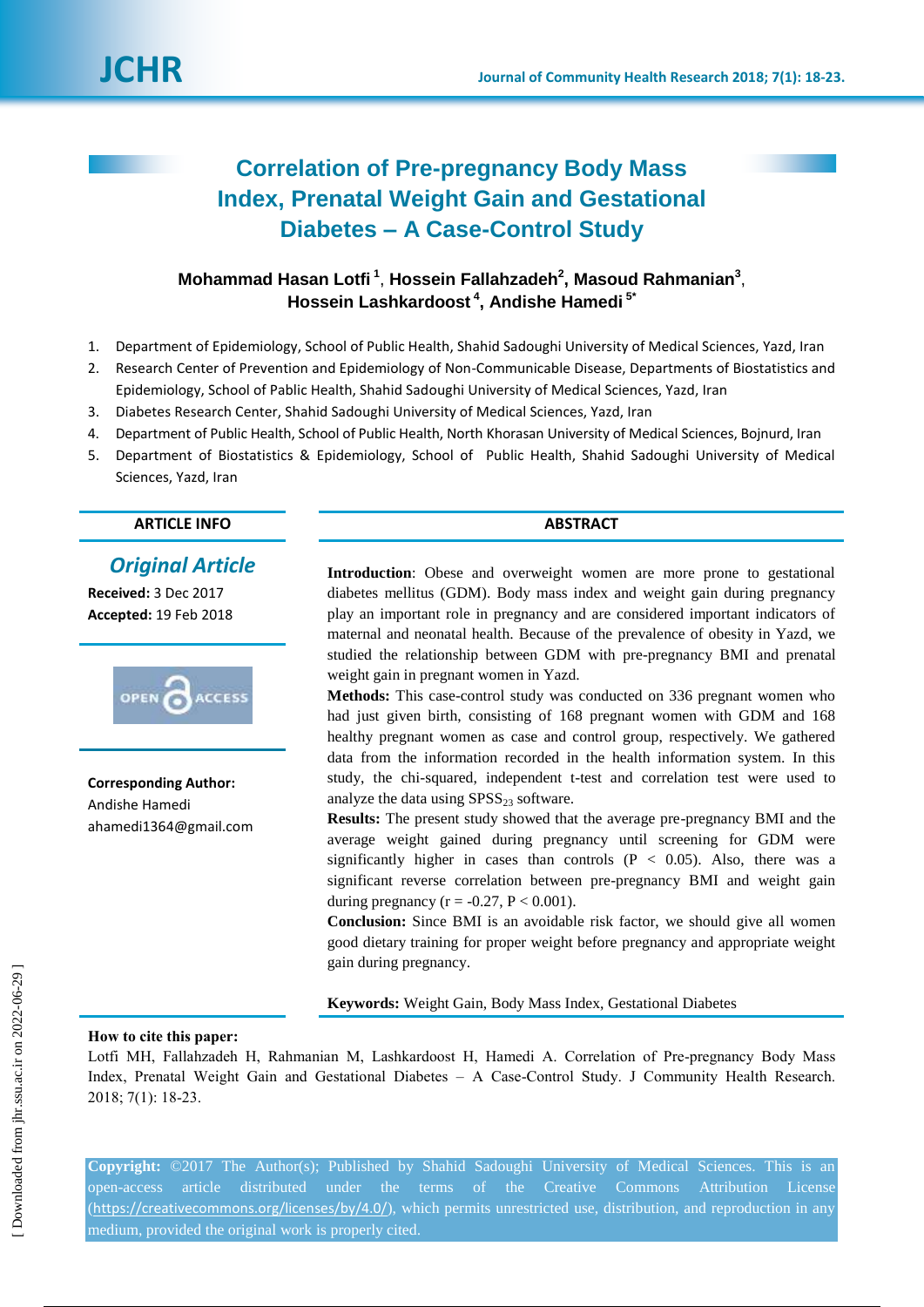### **Introduction**

Diabetes is one of the most common noncommunicable diseases in the world  $(1)$ . The prevalence of diabetes among various ethnic groups is between  $7.8\% - 15.5\%$  worldwide  $^{(2)}$ . This disorder is a chronic disease that occurs due to the absolute deficiency of insulin or the relative reduction of its secretion from the pancreas, with some degree of resistance to insulin  $(3)$ . Gestational diabetes mellitus (GDM) is the type of diabetes that is characterized by some degree of intolerance to glucose that is first diagnosed during pregnancy<sup>(4)</sup>. It not only affects the pregnancy, but also increases the likelihood of complications in mother and newborn  $(4)$ . The criteria for screening and diagnosis of GDM are one-step test (GTT (Glucose tolerance test) after two hours, ingestion of 75 gram oral glucose) according to the World Health Organization instruction  $(5)$ . GDM occurs in 2–9 % of the total pregnancy in the world  $(6)$ . Women with a history of GDM are more likely to have hypertension, abortion, preeclampsia and macrosomal newborn births <sup>(7)</sup>. Obese and overweight women are more prone to GDM  $<sup>(8)</sup>$ .</sup>

Based on body mass index (BMI), it is recommended during pregnancy that the weight gain is 12.5–18 kg for lean women, 11.5–16 kg for average women, 7–11.5 Kg for overweight women and less than 7 kg for obese women, for whom added weight is most likely to lead to GDM  $^{(9)}$ . Pregnancy is one of the most important and most dangerous moments of a mother and fetus's life. Health or maternal illness during this period not only affects the quality of a mother's life, but also affects the health and life of the fetus.

In other parts of the world, diabetes has been controlled, especially GDM, but in Iran, the incidence of this disease has not been controlled. Overall, the prevalence of GDM in Iran varies from 1.3% to 8.9%  $(10)$ . Yazd Province has reported a prevalence of GDM of  $10.2\%$ <sup>(11)</sup>. Also, the incidence of obesity in women in Yazd is high; the prevalence of overweightness and obesity are 38% and 30%, respectively  $(12)$ . The study conducted by Bafghi reported that increasing obesity has a

significant relationship with the risk of diabetes mellitus, and high weight gain during pregnancy is effective in impaired glucose tolerance  $(13)$ . BMI and weight gain during pregnancy play an important role in the outcome of pregnancy and they are an important indicator for the health of mother and the baby  $(14)$ .

Since the relationship between GDM mellitus with overweight and obesity during pregnancy has not been studied in this region and since that GDM is a symptom-free illness, knowing about this disorder and its risk factors can lead to self-care and prevention. Therefore, we studied the relationship between GDM with obesity and weight gaining during pregnancy in pregnant women in Yazd.

### **Methods**

This case-control study was conducted on 336 pregnant women who had given birth during one year. We used a multi-stage sampling method among the comprehensive health centers of Yazd in five geographical regions: north, south, east, west, and central. We took two centers from each location, randomly. To estimate the sample size, the sample size estimation formula was used for case-control studies with 95% confidence interval level and 80% power and exposure ratio (37% ) in the case group and 23% in the control group, (prepregnancy overweight) <sup>(15)</sup>. From each center, 17 pregnant women with GDM were selected as a case group and 17 pregnant women without a GDM were selected as control group. For every patient, we identified another woman with matching age and location to serve as a control. Cases were selected randomly from the health care registry in which mothers with GDM had been registered. The inclusion criteria for these pregnant women were being reproductive age (15– 49 years old), confirmed GDM up to 30 weeks of pregnancy, and at least 5 years' residence in Yazd. The exclusion criteria include being non-native, younger than of 15 years old and older than 49 years old and having diabetes mellitus before pregnancy. We gathered data from the information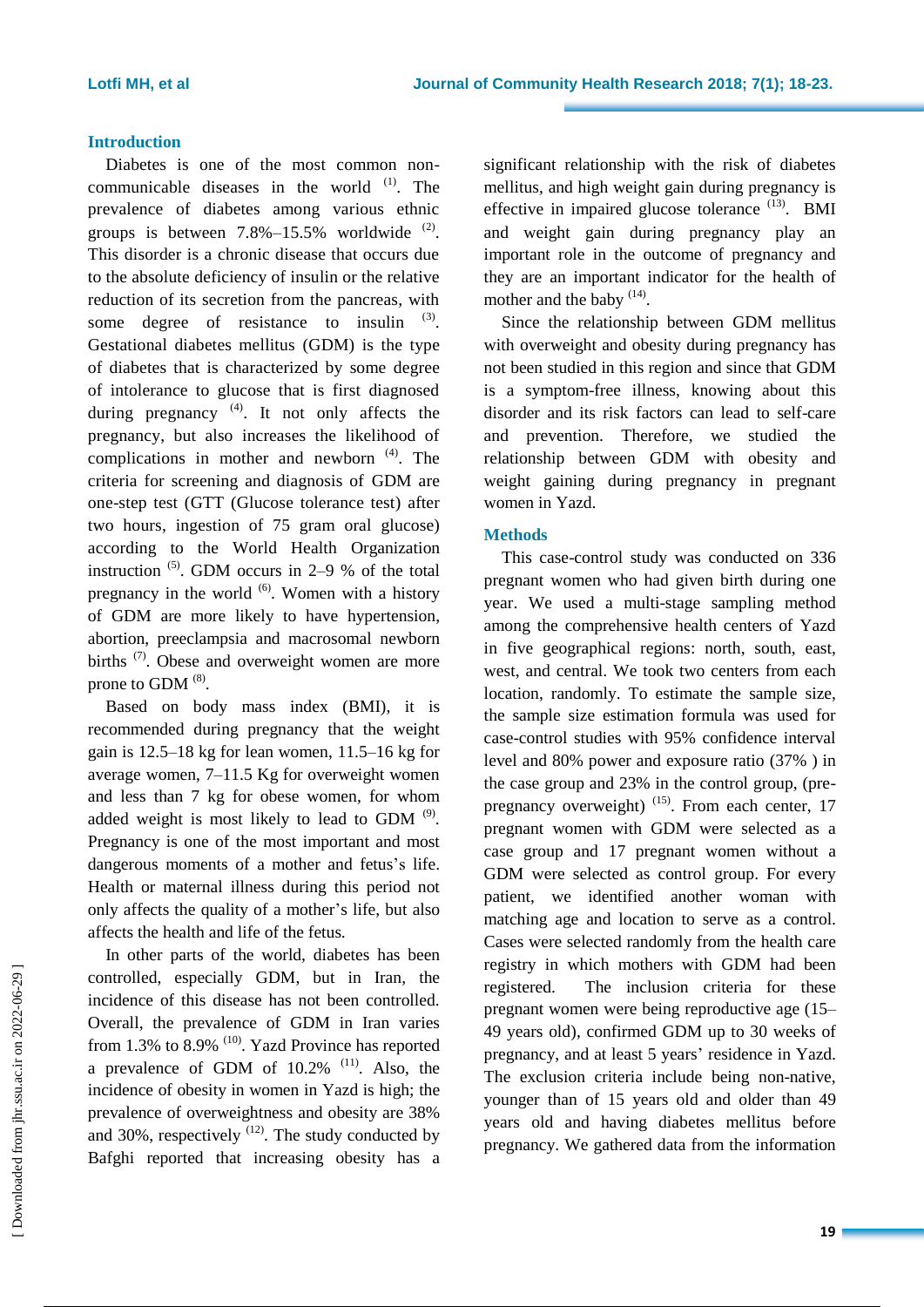recorded in the health information system on demographics, anthropometrics, and medical history. In this study, the principles of confidentiality of data were respected. The chisquare test, independent t-test and correlation test were used to analyze the data using  $SPSS<sub>23</sub>$ software.

#### **Results**

In this case-control study, 168 pregnant women with GDM and 168 pregnant women without GDM were included. The mean age in the case group was  $30.2 \pm 5.9$  years and the mean age in the control group was  $29.1 \pm 5.7$  years, which was not significantly different ( $p = 0.1$ ). Most pregnant women with GDM were over 30 years old and had greater instances of family history of diabetes and high blood pressure however; there was no significant diffrence between two groups. The demographic characteristics of people with GDM and the control group shows in Table 1.

| <b>Variables</b>                  |               | <b>Frequency and</b>     | <b>Frequency and percentage</b><br>in control group | <b>P-value</b> |
|-----------------------------------|---------------|--------------------------|-----------------------------------------------------|----------------|
|                                   |               | percentage in case group |                                                     |                |
| Age                               | $15-19$       | 4(2.3)                   | 8(4.8)                                              | 0.28           |
|                                   | 20-29         | 90(53.2)                 | 100(59.5)                                           |                |
|                                   | 30-39         | 65(39.3)                 | 52(31)                                              |                |
|                                   | 40-49         | 9(5.2)                   | 8(4.7)                                              |                |
|                                   | Total         | 168(100)                 | 168(100)                                            |                |
| <b>Education</b> level            | Under diploma | 41(24.3)                 | 30(17.9)                                            | 0.47           |
|                                   | Diploma       | 80(47.4)                 | 82(48.8)                                            |                |
|                                   | Academic      | 47(28.3)                 | 56(33.3)                                            |                |
|                                   | Total         | 168(100)                 | 168(100)                                            |                |
| Job                               | Housewife     | 138(81.5)                | 148(88.1)                                           | 0.09           |
|                                   | Employee      | 30(18.5)                 | 20(11.9)                                            |                |
|                                   | Total         | 168(100)                 | 168(100)                                            |                |
| Family history of<br>diabetes     | No            | 107(63.7)                | 120(71.4)                                           | 0.1            |
|                                   | Yes           | 61(36.3)                 | 48(28.6)                                            |                |
|                                   | Total         | 168(100)                 | 168(100)                                            |                |
| History of high<br>blood pressure | No.           | 165(98.3)                | 167(99.4)                                           |                |
|                                   | Yes           | 3(1.7)                   | 1(0.6)                                              | 0.22           |
|                                   | Total         | 168(100)                 | 168(100)                                            |                |

\*Significant at 95% confidence level

The average pre-pregnancy BMI was significantly different in women with GDM from non-GDM women. Also, the average weight gain during pregnancy until screening for GDM in pregnant women with GDM was significantly more than the control group. However, after the diagnosis of GDM, weight gain of pregnant women with GDM significantly differed from that of pregnant women without GDM. That is, the weight gain of pregnant women without GDM was significantly more than pregnant women with GDM. Table 2 shows the mean and standard deviation of anthropometric indices in the two study groups.

In this study, there was a significant reverse correlation between pre-pregnancy BMI and weight gain during pregnancy ( $r = -0.27$ ,  $P < 0.001$ ). Also, there was a significant correlation between prepregnancy BMI and parity in pregnant women  $(r = 0.22, P < 0.001)$ . In addition, there was a significant reverse correlation between parity and weight gain during pregnancy ( $r = -0.23$ ,  $P < 0.001$ ).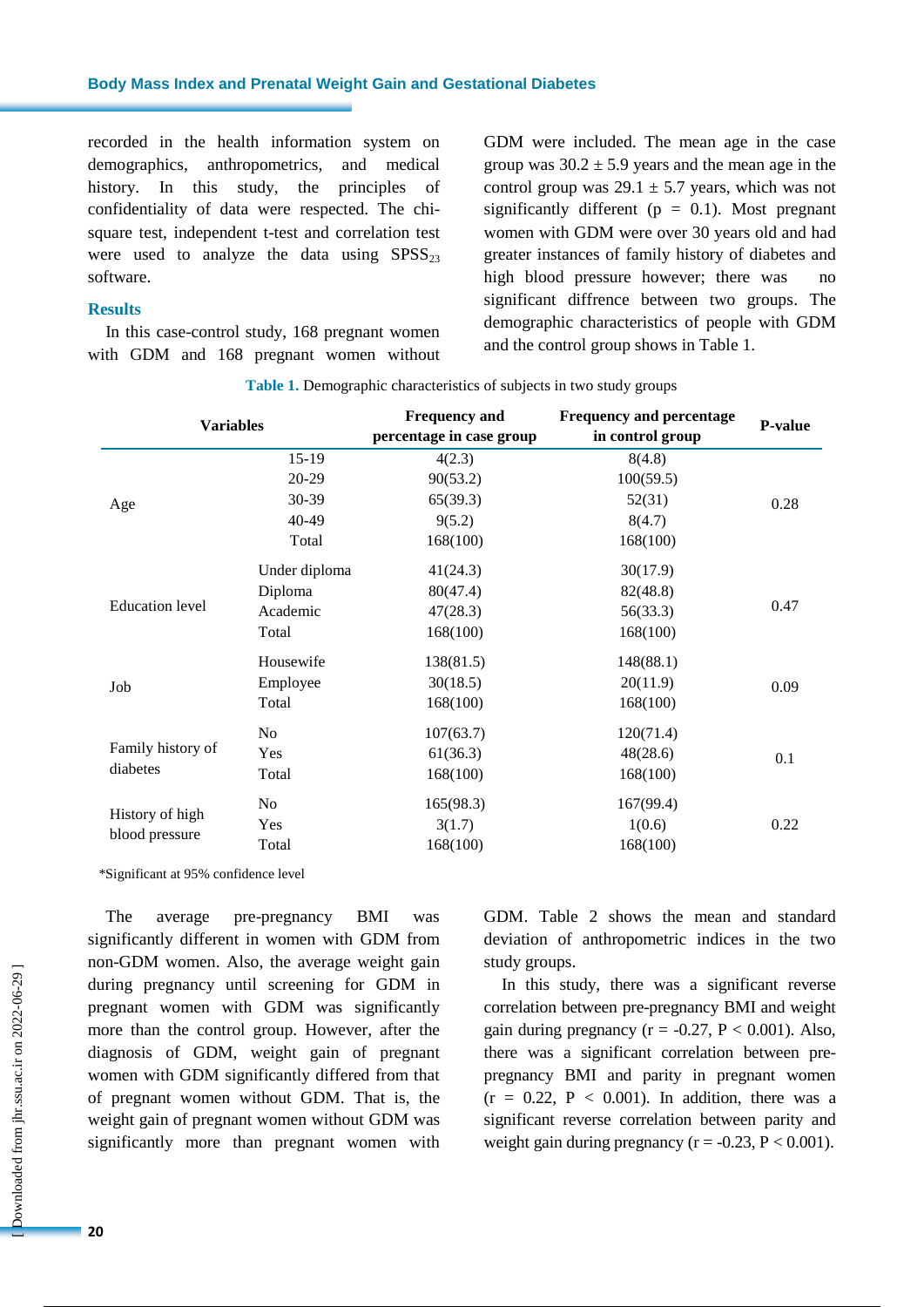| <b>Variables</b>                                                     | $Mean \pm SD$ in cases | Mean±SD in controls | <b>P-value</b>          |
|----------------------------------------------------------------------|------------------------|---------------------|-------------------------|
| Weight of the pregnant woman in first visit                          | $68.4 \pm 14.1$        | $63.3 \pm 13.4$     | $0.001*$                |
| Height                                                               | $159.2 + 7.6$          | $160.1 \pm 5.6$     | 0.22                    |
| Parity                                                               | $2.1 \pm 0.9$          | $1.9 + 0.8$         | 0.08                    |
| Pre pregnancy BMI                                                    | $27.03 \pm 5.6$        | $24.6 + 4.8$        | ${<}0.001$ <sup>*</sup> |
| Weight gain during pregnancy until 24-28 week                        | $7.3 \pm 5.8$          | $6.1 \pm 5.8$       | $0.001*$                |
| Weight gain from 24-28 weeks of pregnancy to the<br>end of pregnancy | $9.6 + 5.8$            | $11.3 + 5.8$        | $0.01*$                 |

**Table 2**. Mean and standard deviation of anthropometric and quantitative variables in the two study groups

\*Significant at 95% confidence level

#### **Discussion**

The present study showed that the average prepregnancy BMI, the average weight gain during pregnancy until screening for GDM and also average weight gain until the end of pregnancy were significantly different in women with GDM and those without.

Also, there was a significant reverse correlation between pre-pregnancy BMI and weight gain during pregnancy until screening for GDM. In the present study, the mean of pre-pregnancy BMI in pregnant women with GDM is significantly higher than that of without GDM. Similar studies have reported similar results  $(16, 17)$ . But in the study conducted by Kristensen et al, there was no significant relationship between BMI and the risk of GDM, which was contradicts with our results<sup>(18)</sup>.

Also, the average weight gain during pregnancy until screening for GDM in pregnant women with the condition was significantly more than the control group. This suggests a strong correlation between being overweight during pregnancy and in impaired glucose tolerance. Therefore, obesity and overweightness are one of the most important risk factors for GDM  $(19)$ . Since the role of pre-pregnancy BMI in preventing GDM is an important one, it should be an important public health priority for controlling the growing trend of GDM.

Also, in the present study, after the diagnosis of GDM, weight gain of pregnant women with GDM significantly differed from that of pregnant women without GDM. That is, weight gain of pregnant women without GDM was significantly more than

pregnant women with GDM, which can be attributed to the proper training and appropriate dietary practices of pregnant women with GDM by health workers.

In the present study, an inverse correlation was found between maternal BMI at the beginning of pregnancy and weight gain during pregnancy. Mothers with lower BMIs had gained more weight during pregnancy. Similar studies confirm our results  $(20)$ . It is also expected that mothers who are thin rather than mothers with a higher BMI, have more weight gain during pregnancy, which allows them to give birth children of suitable weight. In numerous studies, it has been shown that in low-birth-weight women, the probability of having newborn with low birth weight is higher, and adding proper weight during pregnancy can greatly reduce the birth of low birth weight newborns  $(20)$ .

In the present study, there was no significant relationship between the parity with risk of GDM in the two study groups. Results of similar studies differ from our study <sup>(15)</sup>.

In this study, we did not find a direct correlation between BMI in pregnant women and the parity, but the study conducted by Benner has reported contrary results. Benner's study showed with an increase in the number of deliveries, the maternal body mass index also increased. This can be due to the fact that mothers with more children did not have enough time to do physical activity  $(21)$ .

Also, in the present study, there was an inverse correlation between the parity in pregnant women with their weight gaining during pregnancy. Their weight gain decreased with increasing number of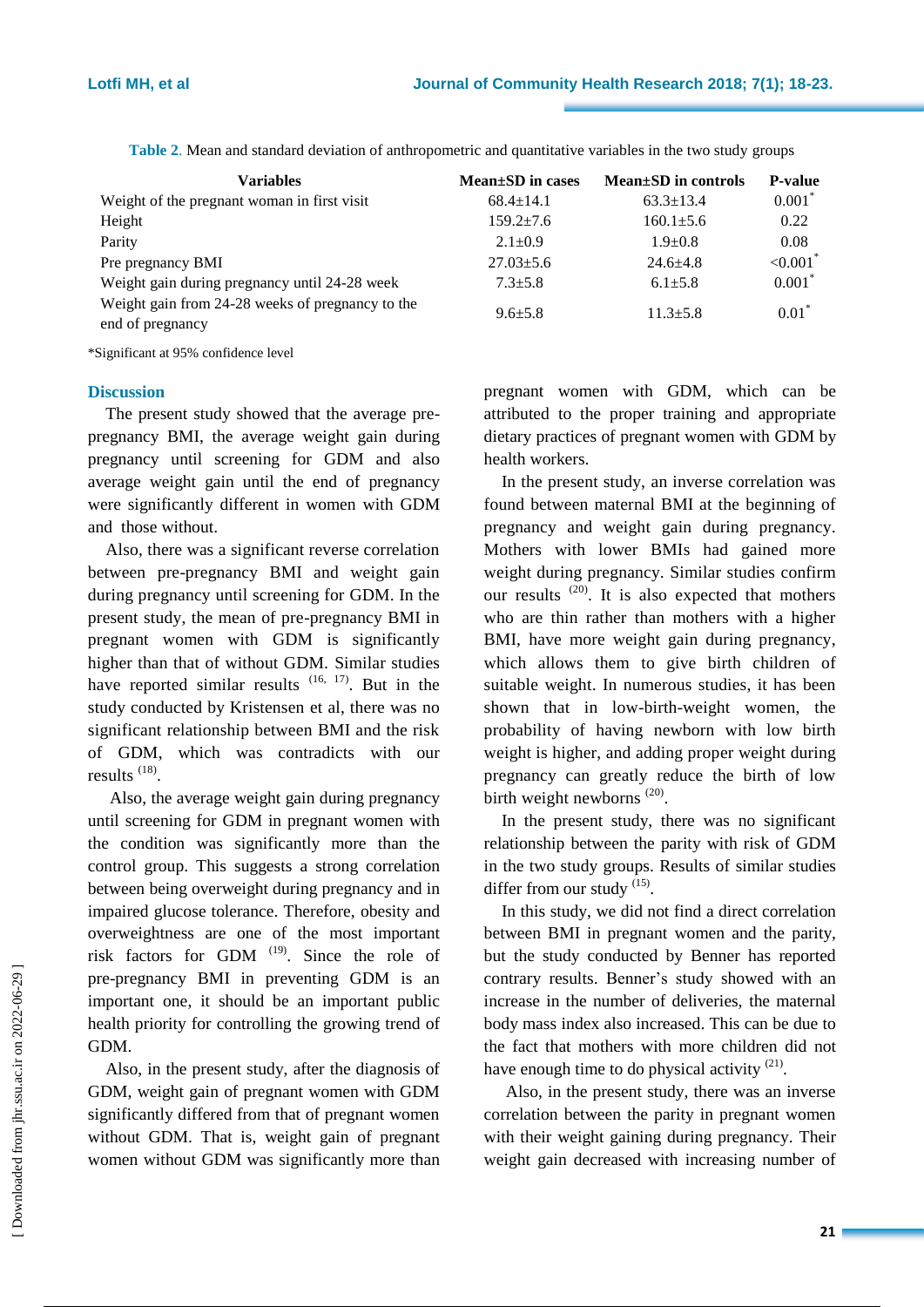pregnancies in women. Such studies have reported similar results  $(21, 22)$ . This could be due to the lack of attention of mothers to themselves due to mental and physical challenges.

In the present study, there was no significant relationship between occupation, education level, history of hypertension and the risk of GDM in the two study groups. However, similar studies have reported different results. They have shown that having a history of hypertension has a direct relationship with the incidence of GDM. They show that the association between blood pressure and GDM was stronger among women who were overweight (BMI  $\geq 25.0 \text{ kg/m}^2$ )<sup>(21, 23)</sup>. Such studies have also shown that having less than 12 years' worth of education  $(23)$  and being employed  $(24)$  increase the chance of developing GDM. In the present study, contradict with study conducted by Hedderson et al. $^{(15)}$ , there was not a significant relationship between the family history of diabetes and the incidence of GDM.

Family history of diabetes is one of the predictors of GDM. This and other risk factors are un-modifiable, and such factors frequently are strong indicators that a pregnant woman will develop GDM. Therefore, it is possible and recommended to focus on mitigation strategies for such women.

This study had some limitations, especially in the design of case-control, which may result in some systematic error. We suggest that subsequent research feature a cohort design that could result in stronger correlation recognition.

#### **Conclusion**

Pre-pregnancy BMI is one of the modifiable risk factors of GDM. It is suggested that for promoting proper weight before pregnancy and appropriate weight gain during pregnancy, we should give all women good training on the quality of their diet and their number of appropriate meals and physical activity which has an effective role in the health of the mothers and their fetuses.

#### **Acknowledgments**

The authors would like to thank the Deputy for Health Affairs at Shahid Sadoughi University of Medical Sciences for their sincere help and support in conducting this research. We would also like to thank ethics committee of Shahid Sadoughi University of Medical Sciences for approving this study with the ethics code of IR.SSU. SPH. REC. 1395. 123.

### **Conflict of Interest**

The authors declare that they have no conflicts of interest.

#### **References**

- 1. Alberti KGMM, Zimmet P, Shaw J. International diabetes federation: a consensus on Type 2 diabetes prevention. Diabetic Medicine. 2007; 24(5): 451-463.
- 2. Lotfi MH, Saadati H, Afzali M. Prevalence of diabetes in people aged  $\geq$  30 years: the results of screen-ing program of Yazd Province, Iran, in 2012. Journal of Research in Health Sciences. 2013; 14(1): 88-92.
- 3. Association AD. Diagnosis and classification of diabetes mellitus. Diabetes Care. 2014; 37(Supplement 1): S81-S90.
- 4. Marcinkevage JA, Narayan KV. Gestational diabetes mellitus: taking it to heart. Primary Care Diabetes. 2011; 5(2): 81-88.
- 5. Dorostkar H, Zomorodi Zare N, Alikhani Mahvar A, et al. Prevalence of gestational diabetes mellitus in different age groups in Razan, Iran 2014. Journal of Mazandaran University of Medical Sciences. 2015; 25(127): 74-81.
- 6. Crowther CA, Hiller JE, Moss JR, et al. Effect of treatment of gestational diabetes mellitus on pregnancy outcomes. New England Journal of Medicine. 2005; 352(24): 2477-2486.
- 7. Nordin NM, Wei JWH, Naing NN, et al. Comparison of maternal–fetal outcomes in gestational diabetes and lesser degrees of glucose intolerance. Journal of Obstetrics and Gynaecology Research. 2006; 32(1): 107-114.
- 8. Torloni M, Betrán A, Horta B, et al. Prepregnancy BMI and the risk of gestational diabetes: a systematic review of the literature with meta‐analysis. Obesity Reviews. 2009; 10(2): 194-203.